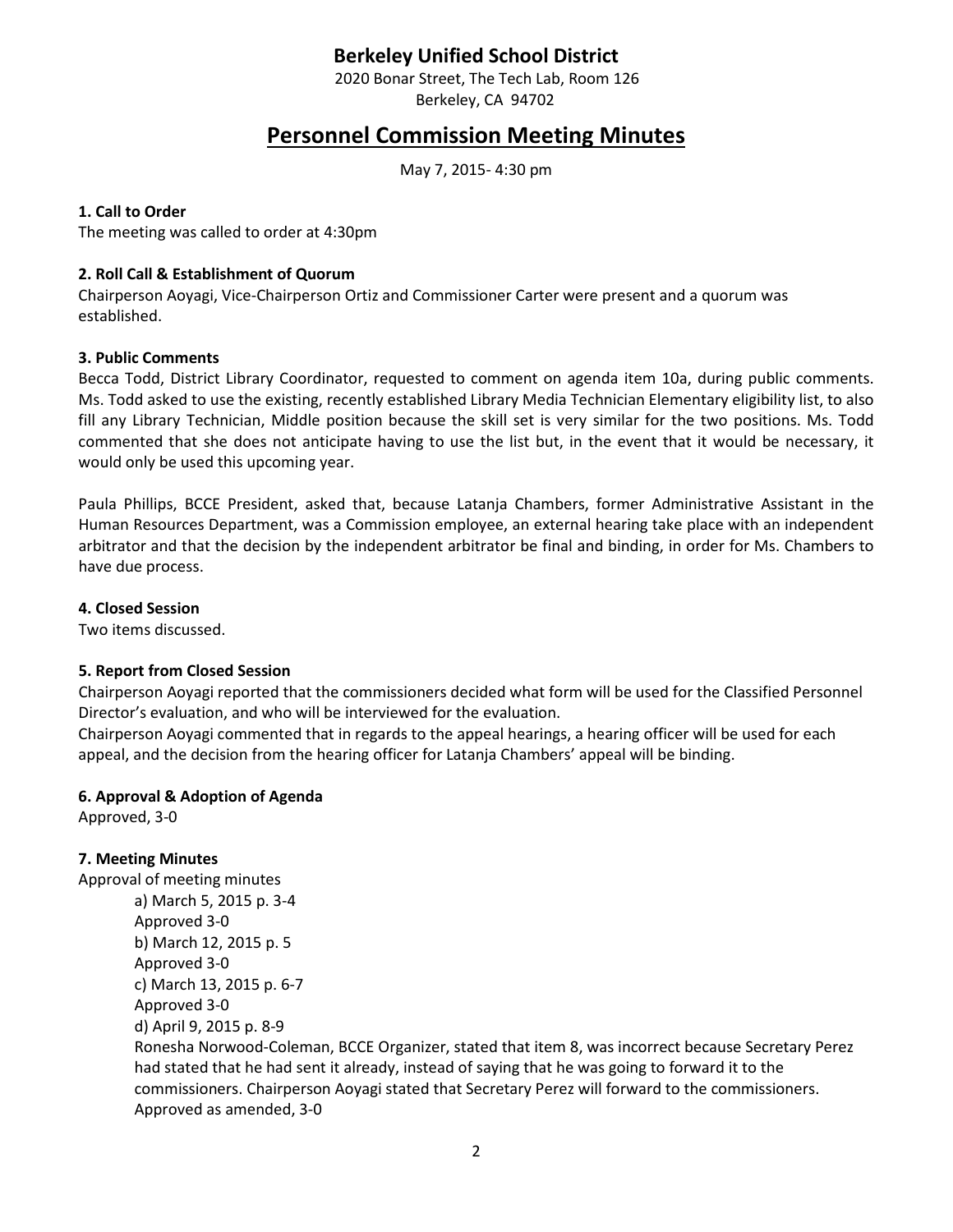#### **8. Consent Items**

Ratification of Eligibility Lists

- a) Custodian I p. 10
- b) Custodian II p. 11
- c) School Service Assistant p. 12
- d) Executive Assistant to the Superintendent p. 13
- e) School Bus Driver p. 14
- f) Food Service Satellite Operator p. 15
- g) Program Coordinator p. 16
- h) Library Media Tech, Elementary p. 17
- i) Transportation Manager p. 18

Approved, 3-0

#### **9. Reports**

a) Union

President Phillips, BCCE stated that the merit rule 60.100.2(F) says that the appointing power should inform employee of retention or dismissal at least two weeks prior to the completion of their probationary period. Secretary Perez stated that the District is the "appointing power." President Phillips, BCCE, reiterated the need to give such notice, since the District has not done this.

President Phillips, BCCE, stated that Secretary Perez has been carrying out duties for the District as a Skelly hearing officer, and that it does not fall in his job description.

President Phillips, BCCE, also stated that the Union has begun bargaining with the district over the Compensation study and questioned certain job duties, for example, custodians doing carpentry duties, and no typing requirements set for clerical duties.

b) Commissioners Reports None

c) Personnel Director

I. New Hires and Examinations administered in the month of April.

#### **10. Conference Items**

a) Agenda Item Request: Ms. Becca Todd- Attachment A

President Phillips stated that she would like to caution the Commission about using the Library Media Technician, Elementary eligibility list because the two positions have job duties that can vary drastically. Chairperson Aoyagi stated that it is a temporary measure only.

Motion to grant agenda request, approved 2-1

b) Personnel Commission Budget for 2015-2016

Chairperson Aoyagi commented that a special hearing will be scheduled to discuss the budget. President Phillips requested to view the budget with year to date expenditures. Secretary Perez said he will forward the Personnel Commission budget to the commissioners for the special meeting. Secretary Perez commented that the only change in the budget that he will request is an increase of \$2,500 for preemployment examinations.